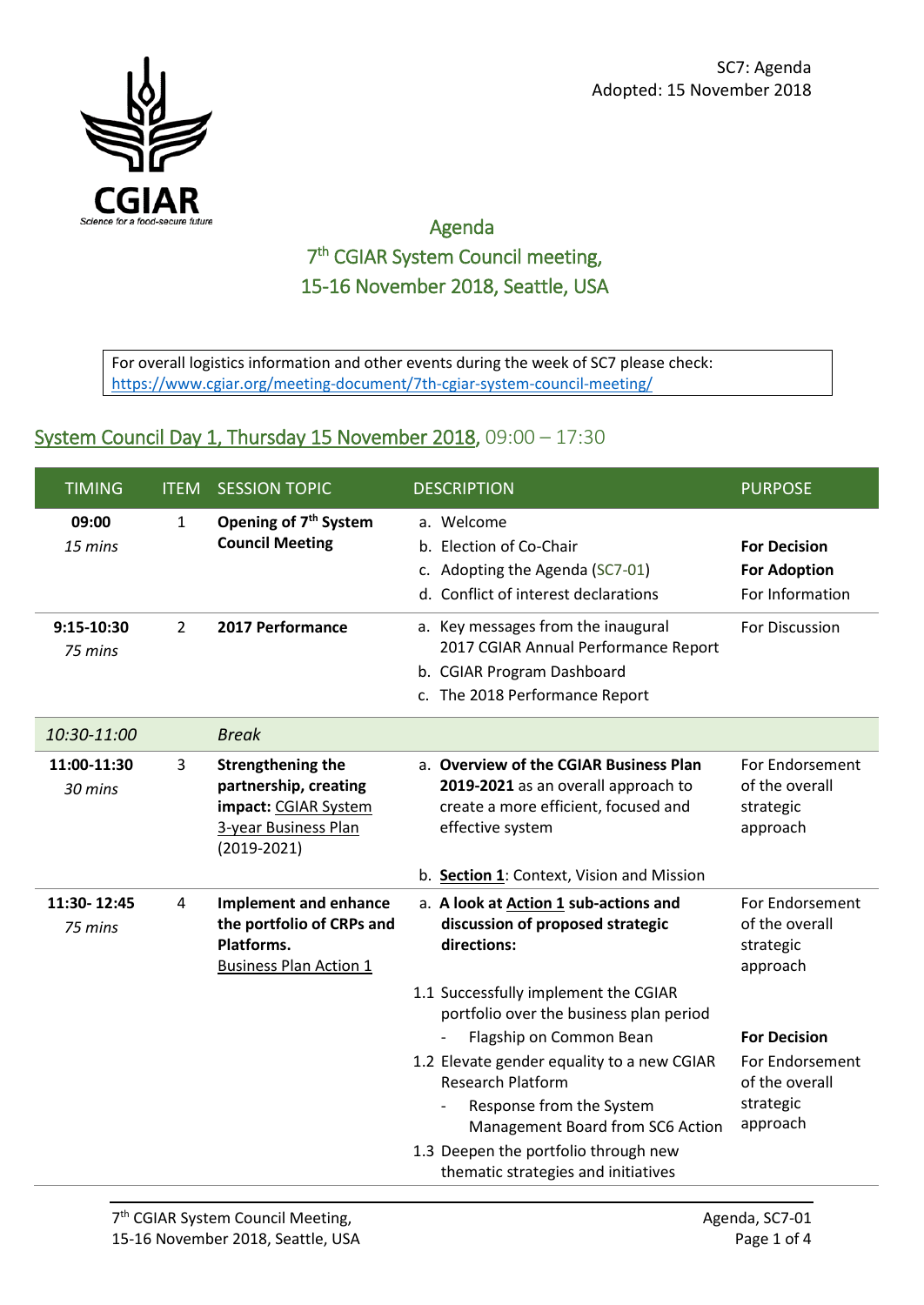| <b>TIMING</b>              | <b>ITEM</b>                                                           | <b>SESSION TOPIC</b>                                                                                             | <b>DESCRIPTION</b>                                                                                                                                                                                                                                         | <b>PURPOSE</b>                                             |  |
|----------------------------|-----------------------------------------------------------------------|------------------------------------------------------------------------------------------------------------------|------------------------------------------------------------------------------------------------------------------------------------------------------------------------------------------------------------------------------------------------------------|------------------------------------------------------------|--|
|                            |                                                                       |                                                                                                                  | b. 3-minute 'Lightning Talks' on selected<br>strategic, forward-looking topics:<br><b>Antimicrobial resistance</b><br><b>Climate change</b><br><b>Crops to end hunger</b><br><b>Response preparedness</b><br><b>Biofortification</b>                       |                                                            |  |
| $12:45 - 13:00$<br>15 mins | 5                                                                     | <b>Recognizing the new</b><br><b>Denmark-CGIAR</b><br>antimicrobial resistance<br>partnership                    | a. Introduction by System Council Chair<br>b. Remarks from Ms. Ellen Trane Nørby,<br>Minister of Health, Denmark                                                                                                                                           | Partnership<br>signing<br>opportunity                      |  |
| 13:00-14:00                |                                                                       | <b>System Council Lunch</b>                                                                                      |                                                                                                                                                                                                                                                            |                                                            |  |
| 14:00-16:00<br>120 mins    | 6                                                                     | <b>Create Financial</b><br><b>Sustainability and</b><br><b>Growth in CGIAR.</b><br><b>Business Plan Action 2</b> | a. A look at Action 2 sub-actions:<br>2.1 Agree ambitious targets for funding<br>volume and quality<br>2.2 Implement the 2019-2021 FinPlan<br>2.3 Meet minimum overhead costs<br>2.4 Extend reconciliation of System Council<br>Funder seating to end-2020 | For Endorsement<br>of the overall<br>strategic<br>approach |  |
|                            |                                                                       |                                                                                                                  | b. Funders' insights on their future funding                                                                                                                                                                                                               | As guidance<br>for the System                              |  |
| 16:00-16:30                |                                                                       | <b>Break</b>                                                                                                     |                                                                                                                                                                                                                                                            |                                                            |  |
| 16:30-17:30<br>60 mins     | 7                                                                     | <b>Other Business Plan</b><br><b>Actions to consider</b>                                                         | a. <b>Action 3:</b> Strengthen program<br>performance management<br>b. Action 4: Improve people management                                                                                                                                                 | For Endorsement<br>of the overall<br>strategic<br>approach |  |
|                            |                                                                       |                                                                                                                  |                                                                                                                                                                                                                                                            |                                                            |  |
| 17:30-18:00                | Optional Tour of the Bill & Melinda Gates Foundation Discovery Center |                                                                                                                  |                                                                                                                                                                                                                                                            |                                                            |  |
| 18:00-20:00                | System Council reception (at the Discovery Center)                    |                                                                                                                  |                                                                                                                                                                                                                                                            |                                                            |  |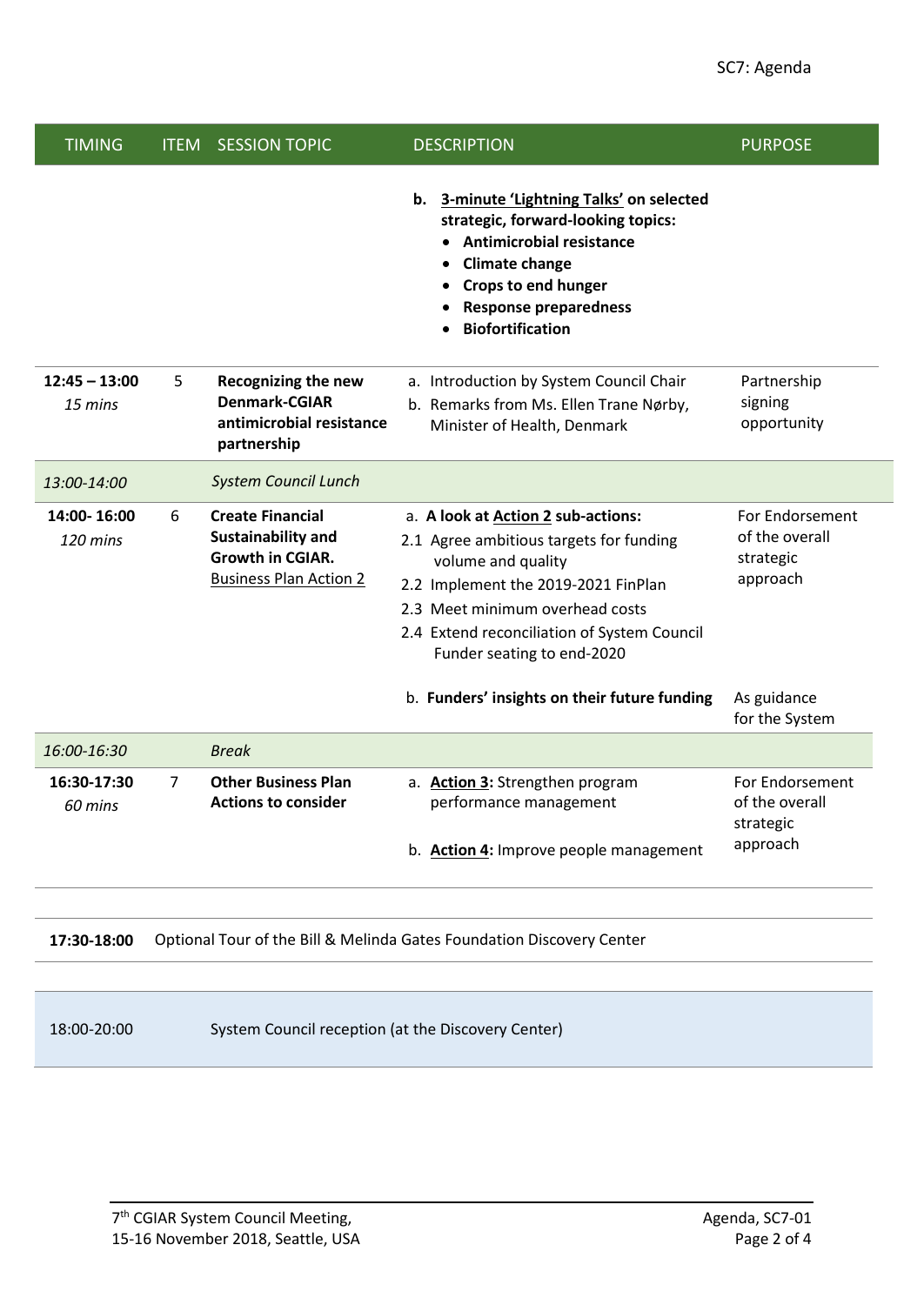## System Council Day 2, Friday 16 November 2018, 09:15 – 18:00

| <b>TIMING</b>           | <b>ITEM</b>                                                  | <b>SESSION TOPIC</b>                                                                                                           | <b>DESCRIPTION</b>                                                                                                                                                                                                                                                                                                                                                                                                                                                                                                             | <b>PURPOSE</b>                                                                       |  |  |
|-------------------------|--------------------------------------------------------------|--------------------------------------------------------------------------------------------------------------------------------|--------------------------------------------------------------------------------------------------------------------------------------------------------------------------------------------------------------------------------------------------------------------------------------------------------------------------------------------------------------------------------------------------------------------------------------------------------------------------------------------------------------------------------|--------------------------------------------------------------------------------------|--|--|
| 9:15                    | Arrival and seating of System Council meeting participants   |                                                                                                                                |                                                                                                                                                                                                                                                                                                                                                                                                                                                                                                                                |                                                                                      |  |  |
| $9:30-9:35$             | System Council Chair's introductory remarks on the day ahead |                                                                                                                                |                                                                                                                                                                                                                                                                                                                                                                                                                                                                                                                                |                                                                                      |  |  |
| 9:35-9:50               |                                                              | Reflections from Mr. Bill Gates, Co-Chair and Trustee, Bill & Melinda Gates Foundation                                         |                                                                                                                                                                                                                                                                                                                                                                                                                                                                                                                                |                                                                                      |  |  |
| 09:50-10:20             |                                                              | Break (coffee will be available outside the room throughout the day)                                                           |                                                                                                                                                                                                                                                                                                                                                                                                                                                                                                                                |                                                                                      |  |  |
| 10:20-11:10<br>50 mins  | 8                                                            | <b>Pursue new cross-Center</b><br>alliances.<br><b>Business Plan Action 5</b>                                                  | a. 3-minute 'Lightning Talks' on institutional<br>innovations:<br><b>Bioversity-CIAT</b><br>$\bullet$<br>AfricaRice-IRRI<br>$\bullet$                                                                                                                                                                                                                                                                                                                                                                                          | For Information                                                                      |  |  |
|                         |                                                              |                                                                                                                                | b. A look at Action 5 sub-actions:<br>5.1 Attract additional funding in support of<br>Center alliances<br>5.2 Explore priority shared services<br>opportunities between Centers                                                                                                                                                                                                                                                                                                                                                | For<br>Endorsement of<br>the overall<br>strategic<br>approach                        |  |  |
| 11:10-11:50<br>40 mins  | 9                                                            | <b>Other Business Plan</b><br><b>Actions to consider</b>                                                                       | Action 6: Enhance collaboration with<br>a.<br>delivery partners<br>Action 7: Align and enhance assurance<br>b.<br>systems                                                                                                                                                                                                                                                                                                                                                                                                      | For<br>Endorsement of<br>the overall<br>strategic<br>approach                        |  |  |
| 11:50 -13:00<br>70 mins | 10                                                           | Align high-quality<br>independent advisory<br>services into System-<br>level decision-making.<br><b>Business Plan Action 8</b> | A look at Action 8 sub-actions:<br>a.<br>8.1 Implement System Council decision on<br>advisory services<br>8.2 Implement Council-agreed workplan of the<br><b>Advisory Services Shared Secretariat</b><br>b. Seeking advice to guide the updating of the<br>TOR for the System Council's Intellectual<br><b>Property Group</b><br>c. Revisiting past evaluations for SC to provide<br>strategic direction, particularly on<br>Partnerships, Results-Based Management,<br><b>Capacity Development and Gender (SIMEC-</b><br>led) | For Endorsement<br>of the overall<br>strategic<br>approach<br>For Input<br>For Input |  |  |
| 13:00-14:00             |                                                              | Lunch                                                                                                                          |                                                                                                                                                                                                                                                                                                                                                                                                                                                                                                                                |                                                                                      |  |  |